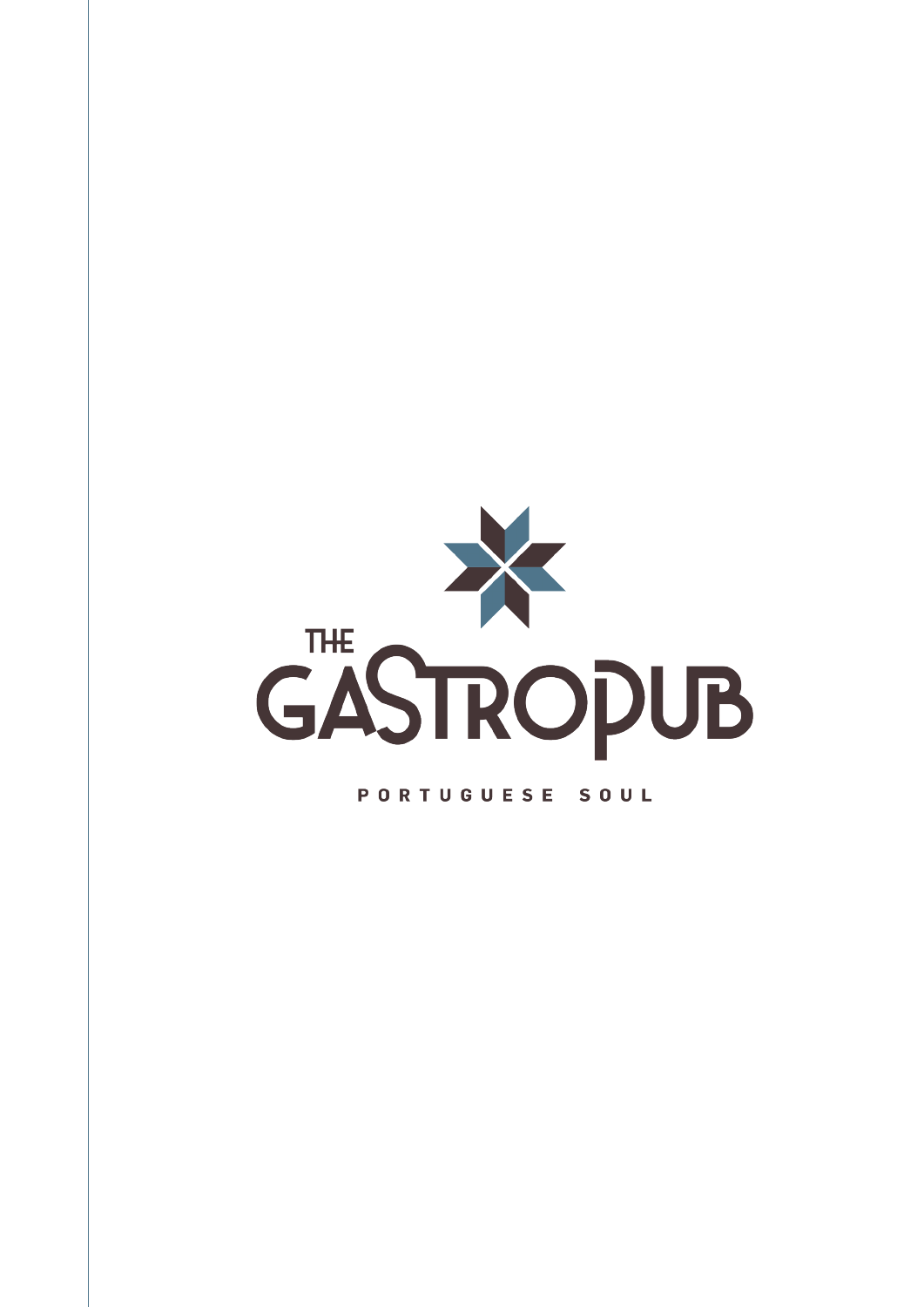

# **COUVERT**

| Variedade de pão e manteigas, azeite e flor de sal, azeitonas      | €4.50 |
|--------------------------------------------------------------------|-------|
| marinadas, petisco do dia                                          |       |
| Assorted breads and butters, olive oil and fleur de sel, marinated |       |
| olives, appetizer of the day                                       |       |

幸

# PETISCOS SNACKS

| Salada de polvo<br>Octopus salad                                                                            | €17,50 |
|-------------------------------------------------------------------------------------------------------------|--------|
| Pica-pau de atum<br>Tuna "pica-pau"                                                                         | €15,50 |
| Filetes de biqueirão avinagrados com azeite e alho<br>Anchovy fillets with olive oil and garlic vinaigrette | €13,00 |
| Pastel de bacalhau com molho aioli (3 unid)<br>Codfish Cake with aioli sauce (3 units)                      | €9,50  |
| Tomatada com ovos escalfados e queijo velho<br>Poached eggs in tomato sauce and cured cheese                | €12,50 |
| Queijo de Azeitão 250g<br>Azeitão cheese 250g                                                               | €16,50 |
| Queijo fresco de cabra com mel<br>Fresh goat cheese with honey                                              | €9,50  |
| Salada de tomate com orégãos e cebola<br>Tomato salad with oregano and onion                                | €8,50  |
| Pica-pau de lombo de novilho<br>Fillet steak "pica-pau"                                                     | €18,50 |
| Prego do lombo no pão<br><b>Fillet steak sandwich</b>                                                       | €17,50 |
| Croquetes de cachaço de porco preto (4 unid)<br>Pork neck croquete (4 units)                                | €13,00 |
| Farinheira de pano de Monchique com maçã<br>Monchique "farinheira" blood sausage with apple                 | €12,50 |

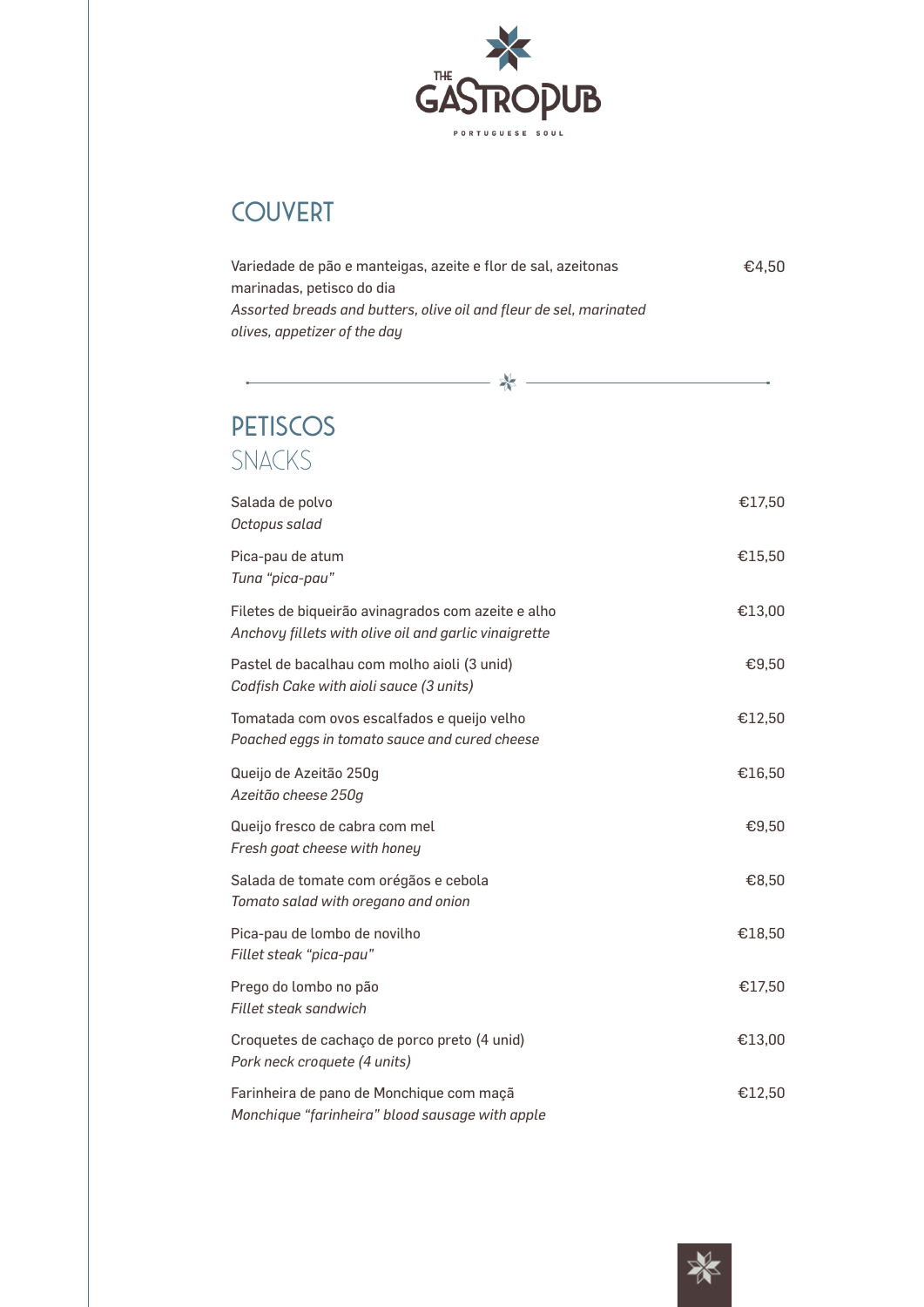

| Presunto DOP porco preto cura especial "Barrancos"<br>Dry-cured ham DOP of Iberico pork, special cure "Barrancos"                                                 | €25,00                                   |
|-------------------------------------------------------------------------------------------------------------------------------------------------------------------|------------------------------------------|
| Tábua de Queijos nacionais<br>Portuguese Cheese board                                                                                                             | €18,50<br>Para 2 pessoas<br>For 2 People |
| Tábua de enchidos regionais quentes e frios<br>Regional hot & cold dry-cured sausages board                                                                       | €17,50<br>Para 2 pessoas<br>For 2 People |
|                                                                                                                                                                   |                                          |
| <b>SOPAS</b>                                                                                                                                                      |                                          |
| SOUPS                                                                                                                                                             |                                          |
|                                                                                                                                                                   |                                          |
| Creme de legumes<br>Vegetable cream soup                                                                                                                          | €6,50                                    |
| Sopa de peixe e marisco<br>Fish and seafood soup                                                                                                                  | €13,00                                   |
|                                                                                                                                                                   |                                          |
|                                                                                                                                                                   |                                          |
| <b>GASTRO MARISQUEIRO</b>                                                                                                                                         |                                          |
| GASTRO SEAFOOD                                                                                                                                                    |                                          |
| Carabineiros ao sauté / grelha<br>Sautéed or griled scarlet prawns                                                                                                | €295 / Kg                                |
| Camarão tigre ao sauté / grelha<br>Sautéed or grilled king prawns                                                                                                 | €125 / Kg                                |
| Amêijoas da Ria Formosa com azeite, alho e coentros<br>Clams from Ria Formosa with olive oil, garlic and coriander                                                | €29,00                                   |
| Gambas fritas ao alho<br>Fried prawns with garlic                                                                                                                 | €19,00                                   |
| Mexilhões com molho de cataplana<br>Mussels with cataplana sauce                                                                                                  | €17,50                                   |
| Ostras ao natural<br>Fresh oysters                                                                                                                                | €4,00 / Uni                              |
| Montra do dia sob consulta<br>(A nossa montra de peixe e marisco fresco do dia ao Kg)<br>Catch of the day on request<br>(Our daily fresh fish and seafood per Kg) |                                          |

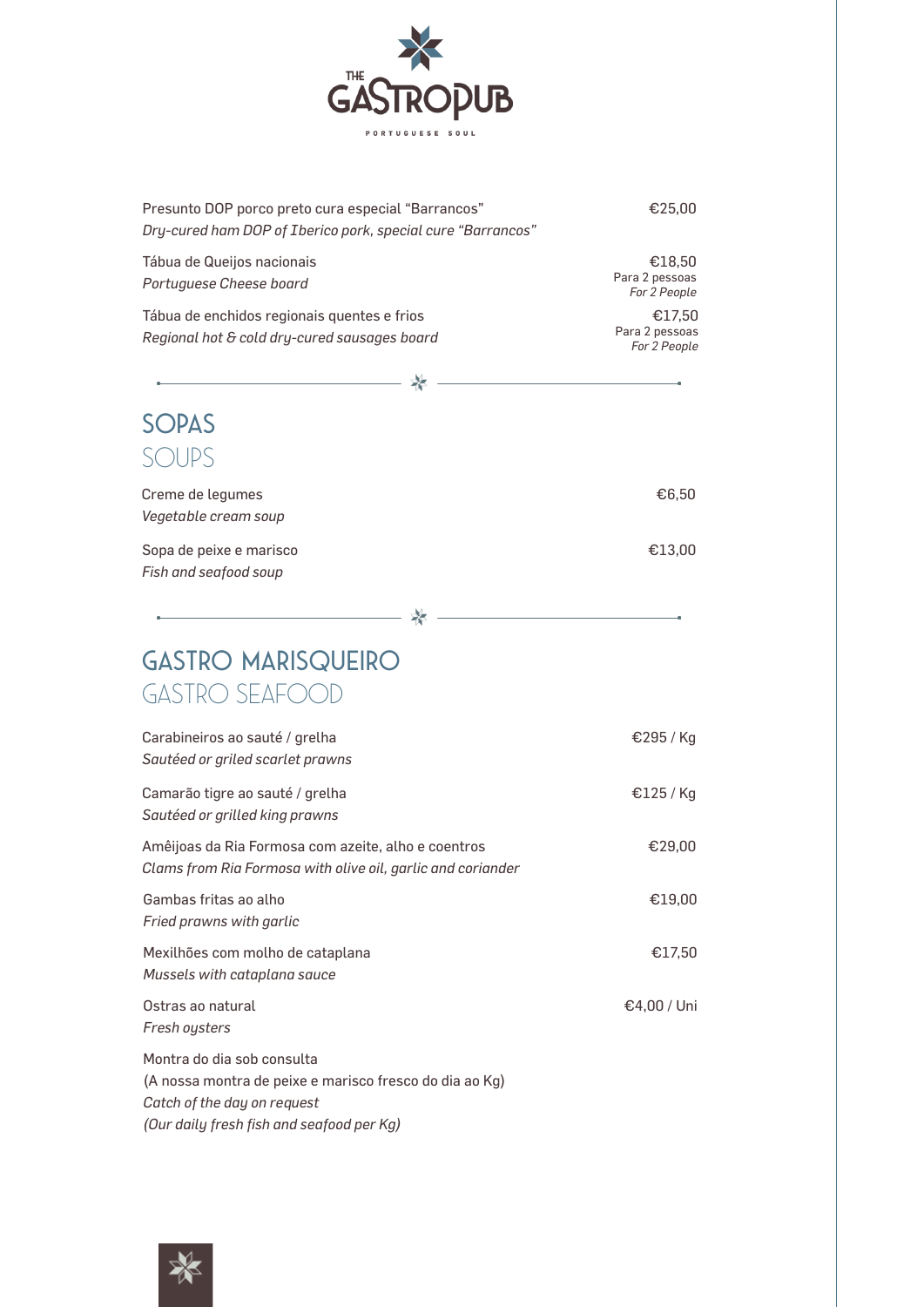

# GASTRO VEGAN

| Cataplana de legumes e tofu com aromas árabes e arroz<br>Vegetable and tofu cataplana with arab flavours and rice              | €19.50 |
|--------------------------------------------------------------------------------------------------------------------------------|--------|
| Feijoada de legumes com couscous e ervas<br>Beans with vegetables stew, couscous and herbs                                     | €19.50 |
|                                                                                                                                |        |
| <b>GASTRO ATLÂNTICO</b><br>ATLANTIC GASTRO                                                                                     |        |
| Lulas recheadas com enchidos de Monchique e papas de milho<br>Stuffed squid with dry-cured sausages from Monchique served with | €27.50 |

| maize polenta                                                                                   |                                          |
|-------------------------------------------------------------------------------------------------|------------------------------------------|
| Lombo de atum à Portimonense com batata-doce<br>Fillet of tuna Portimão style with sweet potato | €23,50                                   |
| Bacalhau à Brás<br>Codfish "Brás" style                                                         | €22.50                                   |
| Cataplana de peixes e mariscos<br>Fish & seafood cataplana                                      | €75.00<br>Para 2 pessoas<br>For 2 People |
| Massada de peixes e mariscos<br>Fish & seafood stew with pasta                                  | €66.00<br>Para 2 pessoas<br>For 2 People |

—— ※

# GASTRO clássicos GASTRO classics

 $\overline{\phantom{a}}$ 

| Bife à Portuguesa      | €24,00 |
|------------------------|--------|
| Steak Portuguese style |        |
| Frango piri-piri       | €19.00 |
| Chicken piri-piri      |        |

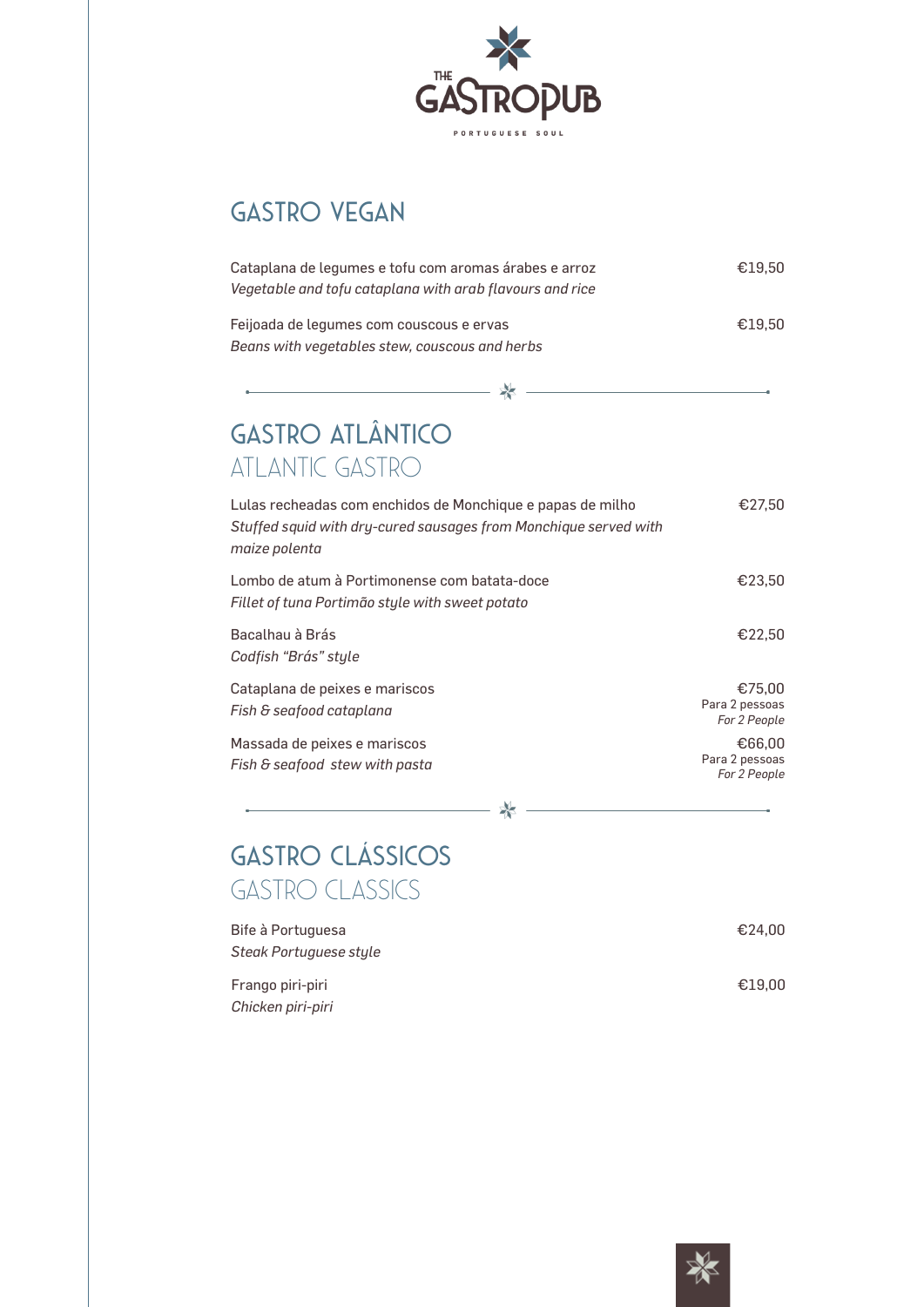

# GASTRO PLANÍCIE GASTRO PLAINS

Carnes maturadas 30 dias | *30 days dry aged meats*

O seu naco de carne na grelha preferido com molho à sua escolha (As peças de carne vêm guarnecidas com batata frita e legumes) *Your favourite grilled steak with sauce of your choice (All meat dishes are served with chips and vegetables)*

| Tomahawk (1 Kg)                                | €75,00 |
|------------------------------------------------|--------|
| Bife do lombo (220gr)<br>Fillet steak (220gr)  | €29,50 |
| Bife do acém redondo (350gr)<br>Ribeye (350gr) | €28,50 |
| Bife da vazia (250gr)<br>Sirloin steak (250ar) | €27.50 |
| Molhos   Sauces                                |        |

Pimenta • *Pepper* Cogumelos • *Mushroom* Chimichurri Jus com vinho do Porto • *Jus with Port wine*

☀

# GASTRO GUARNIÇÕES GASTRO GARNISHES

| Salada mista · Mixed salad                                 | €7.50 |
|------------------------------------------------------------|-------|
| Arroz de alho e coentros $\cdot$ Garlic and coriander rice | €5,50 |
| Batata frita $\cdot$ Chips                                 | €4.50 |
| Puré de batata-doce · Mashed sweet potato                  | €4.50 |
| Lequmes mistos $\cdot$ Mixed vegetables                    | €6.50 |
| Ovo estrelado $\cdot$ Fried egg                            | €2.50 |

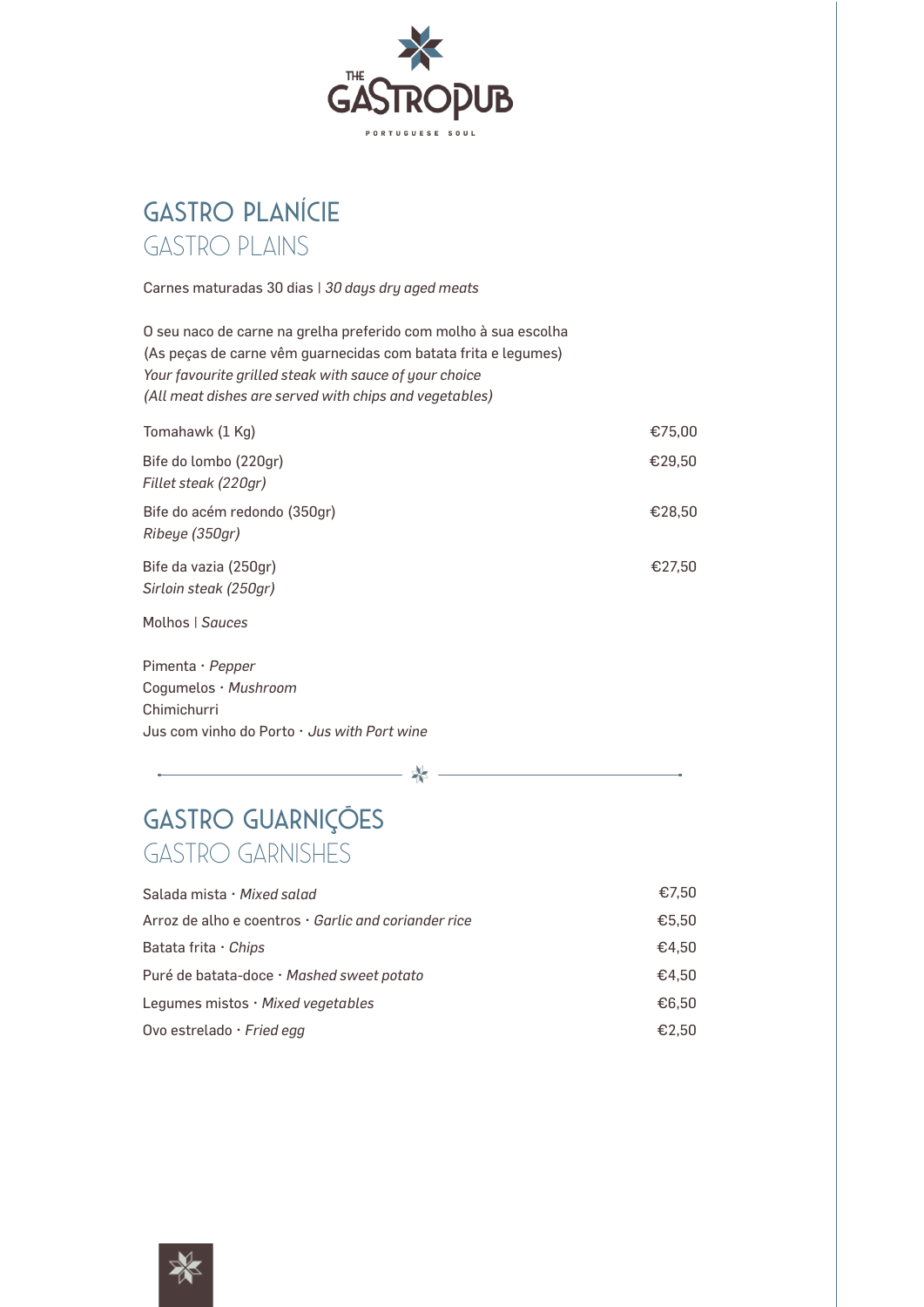

# GASTRO GULOSO GASTRO DESSERTS

| Cheesecake de iogurte e limão<br>Lemon and yogurt cheesecake                                                                                        | €10.50 |
|-----------------------------------------------------------------------------------------------------------------------------------------------------|--------|
| Brownie de chocolate e avelã (vegan e s/glúten)<br>Chocolate and hazelnut brownie (vegan & gluten free)                                             | €10,00 |
| Bolo de cenoura e mousse de manga, crocante de amêndoas<br>(vegan e s/glúten)<br>Carrot cake and mango mousse, almond crunchy (vegan & gluten free) | €9.50  |
| Créme brûlêe de baunilha e frutos vermelhos<br>Vanilla and red fruits créme brûlêe                                                                  | €9.50  |
| Crumble de peras e amêndoa (vegan e s/glúten)<br>Pears and almond crumble (vegan & gluten free)                                                     | €9.50  |
| Prato de frutas da época laminadas<br>Sliced fruit of the season                                                                                    | €10.00 |

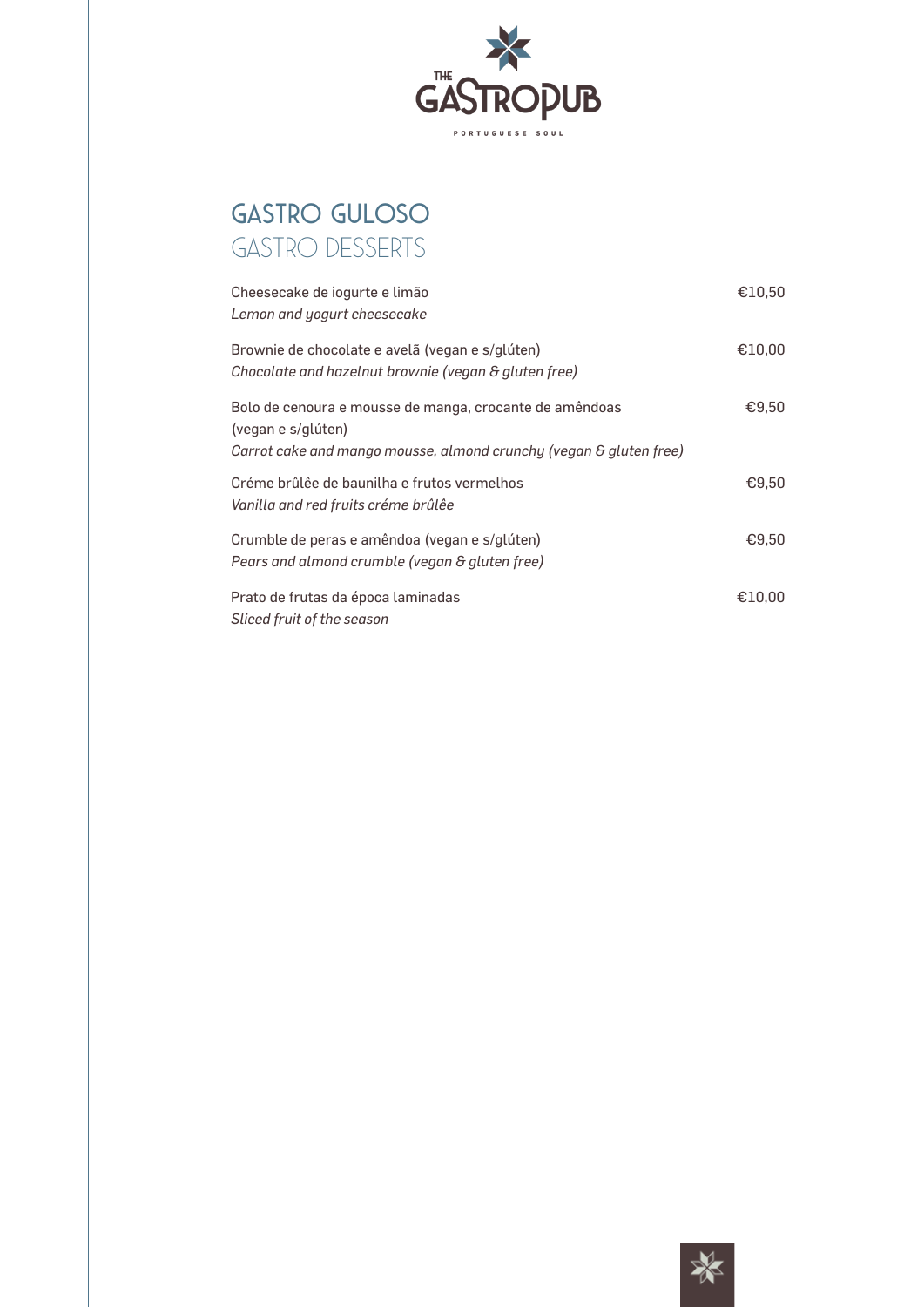

## BEBIDAS DRINKS

Touriga Nacional) - 13% Alentejo

| <b>VINHO BRANCO · WHITE WINE</b>                                                                             | Garrafa<br><b>Bottle</b> | Copo<br>Glass |
|--------------------------------------------------------------------------------------------------------------|--------------------------|---------------|
| Paxá (Arinto) - 12% Algarve                                                                                  | €36,00                   |               |
| Barranco Longo Grande Escolha (Arinto, Chardonnay)<br>12% Algarve                                            | €30,00                   | €8,00         |
| Cabrita (Arinto, Verdelho) - 12,5% Algarve                                                                   | €30,00                   | €8,00         |
| Villa Alvor (Arinto, Antão Vaz, Sauvignon Blanc,<br>Verdelho) 12% Algarve                                    | €24,00                   | €6,00         |
| Bico Amarelo (Alvarinho, Avesso, Loureiro) 11,5% Minho                                                       | €25,00                   | €6,00         |
| Quinta do Ameal (Loureiro) - 12% Minho                                                                       | €30,00                   | €8,00         |
| Quinta da Fonte de Ouro (Encruzado) - 13,5% Dão                                                              | €39,00                   |               |
| Monte da Peceguina (Antão Vaz, Verdelho, Roupeiro,<br>Arinto) - 13% Alentejo                                 | €38,00                   |               |
| Crasto (Gouveio, Rabigato, Viosinho) - 13% Douro                                                             | €38,00                   |               |
| Herdade do Rocim (Antão Vaz, Arinto, Viosinho) - 12,5%<br>Alentejo                                           | €33,00                   | €8,00         |
| Casa Santos Lima (Chardonnay) - 13% Lisboa                                                                   | €24,00                   | €6,00         |
| Casa Santos Lima (Sauvignon Blanc) - 13% Lisboa                                                              | €24,00                   | €6,00         |
| VINHO ROSÉ · ROSÉ WINE                                                                                       | Garrafa<br><b>Bottle</b> | Copo<br>Glass |
| Malaca (Negra Mole, Castelão) - 12,5% Algarve                                                                | €28,00                   | €8,00         |
| Villa Alvor (Aragonez, Syrah, Trincadeira) - 12% Algarve                                                     | €24,00                   | €6,00         |
| Herdade do Rocim (Touriga Nacional) - 12,5% Alentejo                                                         | €32,00                   | €8,00         |
| <b>VINHO TINTO · RED WINE</b>                                                                                | Garrafa<br>Bottle        | Copo<br>Glass |
| Barranco Longo Private Selection (Aragonez, Alicante<br>Bouschet) - 12,5% Algarve                            | €26,00                   | €7,00         |
| Villa Alvor (Touriga Nacional, Syrah, Aragonez,                                                              | €24,00                   | €6,00         |
| Trincadeira) - 14% Algarve<br>Quinta do Crasto (Tinta Roriz, Tinta Barroco, Touriga                          | €38,00                   | €9,00         |
| Franca, Touriga Nacional) - 14% Douro<br>Maria Mansa (Tinta Roriz, Touriga Franca, Touriga                   | €33,00                   | €8,00         |
| Nacional) - 13,5% Douro<br>Vinha Paz Colheita (Touriga Nacional, Tinta Roriz,<br>Afrocheiro, Jaen) - 14% Dão | €38,00                   | €9,00         |
| Casa Santos Lima (Merlot) - 14,5% Lisboa                                                                     | €29,00                   | €7,00         |
| Herdade dos Grous (Alicante Bouschet, Tinta Miuda,                                                           | €38,00                   | €9,00         |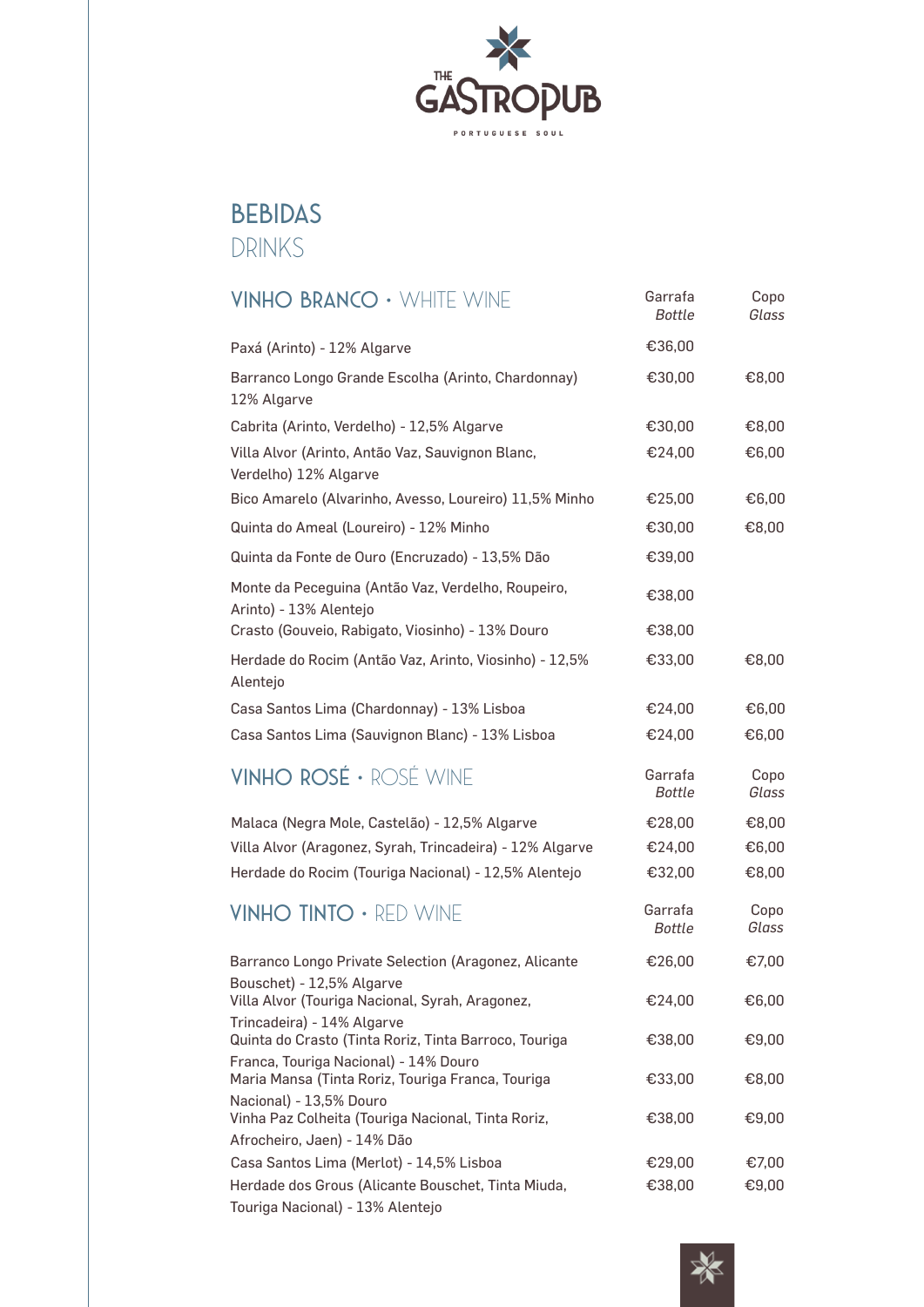

| <b>CHAMPANHES   PROSECO   ESPUMANTES</b><br><b>CHAMPAGNES   PROSECO   SPARKLING WINE</b>                                                    | Garrafa<br>Bottle | Copo<br>Glass     |
|---------------------------------------------------------------------------------------------------------------------------------------------|-------------------|-------------------|
| Colinas Cuvée Brut Nature (Chardonnay, Arinto) - 12,5%<br><b>Bairrada</b>                                                                   | €60,00            | €15,00            |
| Murganheira Super Reserva Bruto (Malvasia Fina,                                                                                             | €44.00            |                   |
| Cerceal, Touriga Nacional) - 12,5% Távora Varosa<br>Murganheira Rose (Tinta Roriz, Touriga Franca, Touriga<br>Nacional) - 13% Távora Varosa | €44,00            |                   |
| Filipa Pato 3B Rosé (Baga, Bical) - 11% Bairrada                                                                                            | €34.00            | €9,00             |
| Ermelinda Freitas Bruto (Fernão Pires, Arinto) - 12%<br>Setúbal)                                                                            | €26,00            | €9,00             |
| Pommery Brut Apanage (Chardonnay, Pinot Noir)<br>12,5% Champagne                                                                            | €100,00           | €18,00            |
| Pommery Brut Rose (Chardonnay, Pinot Meunier,<br>Pinot Noir) - 12,5% Champagne                                                              | €150,00           |                   |
| Ruinart Blanc de Blancs (Chardonnay) - 12% Champagne                                                                                        | €200,00           |                   |
| Ruinart Rose (Chardonnay, Pinot Noir) - 12% Champagne                                                                                       | €190,00           |                   |
| Möet & Chandon (Chardonnay) - 12% Champagne                                                                                                 | €110,00           |                   |
| Albino Armani Proseco - 12% Itália                                                                                                          | €42,00            |                   |
| VINHOS DO MUNDO · WORLD WINES                                                                                                               |                   | Garrafa<br>Bottle |
| Chablis Chanson (Chardonnay) -12,5% França                                                                                                  |                   | €49,00            |
| Saint Clair (Sauvignon Blanc) - 13% Nova Zelândia                                                                                           |                   | €40,00            |



| Sangria Branca, Rosé ou Tinta • White, Rosé or Red Sangria | €22.00  |
|------------------------------------------------------------|---------|
| Sangria de Espumante · Sparkling Wine Sangria              | €28.00  |
| Sangria de Champanhe · Champagne Sangria                   | €100.00 |

Albino Armani (Pinot Grigio) - 13% Itália €30,00

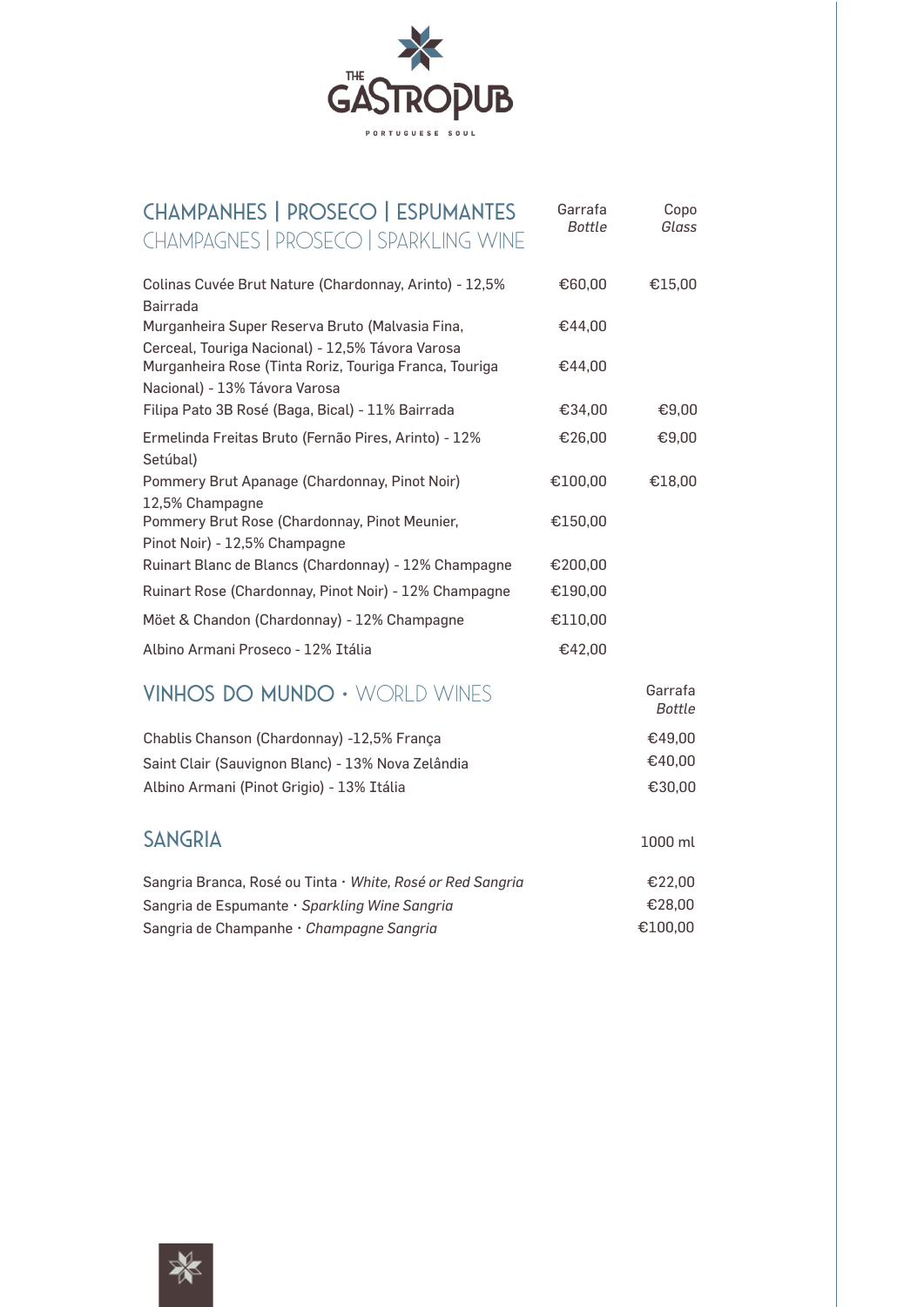

## ÁGUAS • WATERS

| Água sem gás Monchique 750ml · Still Water Monchique 750ml | €5.00 |
|------------------------------------------------------------|-------|
| Água sem gás Vitalis 750ml · Still Water Vitalis 750ml     | €4.00 |
| Água sem gás Vitalis 375ml·Still Water Vitalis 375ml       | €2.50 |
| Água com gás Pedras Salgadas 750ml · Sparkling Water 750ml | €4.50 |
| Água com gás Pedras Salgadas 250ml · Sparkling Water 250ml | €3.00 |

## REFRIGERANTES • SOFT DRINKS

| Coca-Cola, Fanta, Sprite 237ml | €3.00 |
|--------------------------------|-------|
| Nestea 300ml                   | €3.00 |
| Fever Tree Tonic 200ml         | €5.00 |
| Fever Tree Ginger Ale 200ml    | €5.00 |

## SUMOS • JUICES

| Sumo de Laranja natural 250ml · Fresh Orange juice 250ml | €4,00 |
|----------------------------------------------------------|-------|
|                                                          |       |

## CERVEJA • BEER

### **Portugal**

| Super Bock pressão 300ml · Draught 300ml                     | €3.00 |
|--------------------------------------------------------------|-------|
| Super Bock pressão 500ml · Draught 500ml                     | €5.00 |
| Sem Álcool (garrafa) 330ml · Bottle non Alcoholic Beer 330ml | €4.00 |

## CAFETARIA • COFFEE

| Chá English Tea Shop Organic               | €2.50 |
|--------------------------------------------|-------|
| Espresso                                   | €2.00 |
| Café Americano · Black Coffee              | €2.50 |
| Cappuccino                                 | €3.00 |
| Chocolate quente/frio · Hot/cold Chocolate | €3.00 |